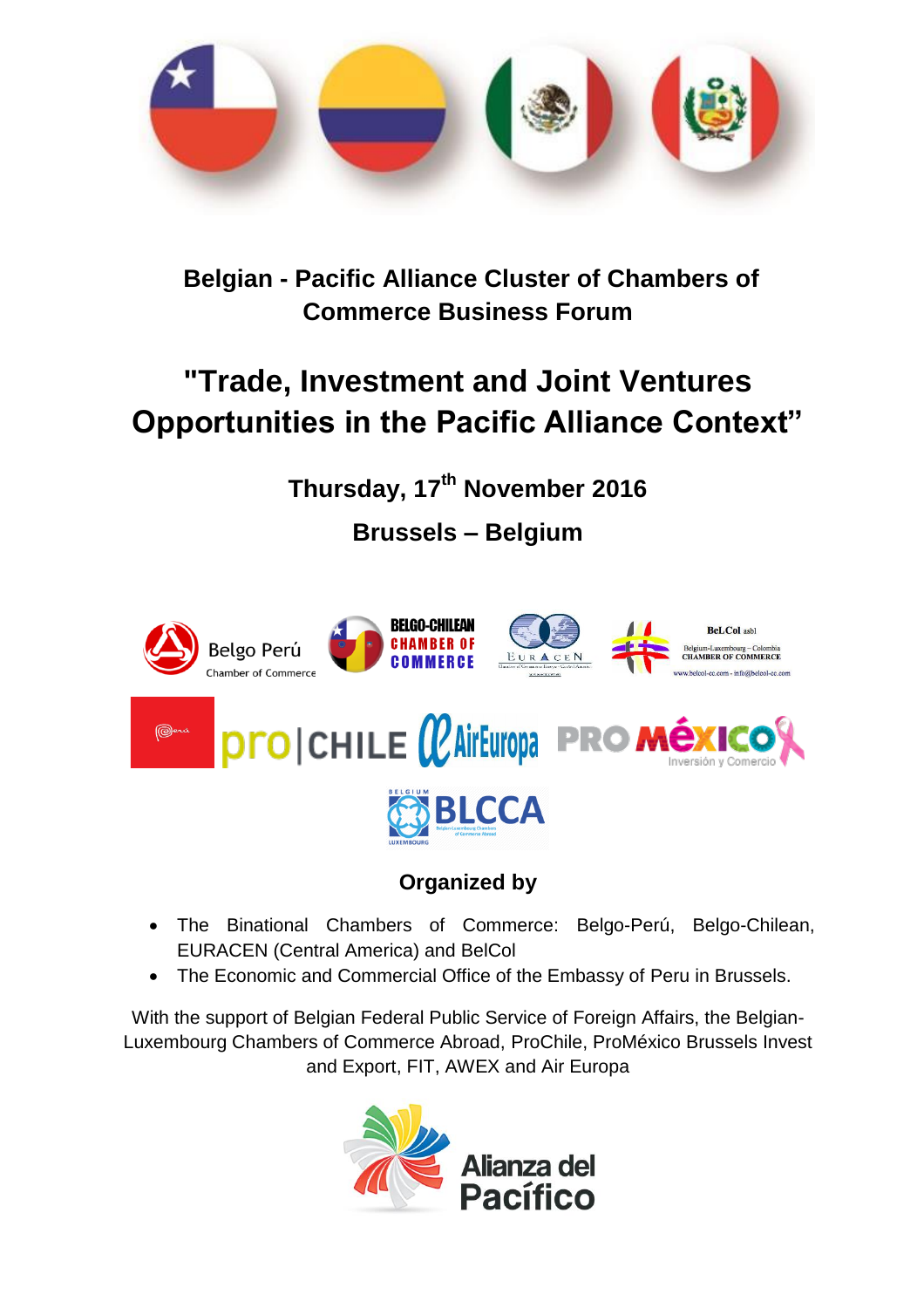

The Belgian - Pacific Alliance Cluster of Chambers of Commerce are pleased to welcome you to the business forum entitle "Trade, Investment and Joint Ventures Opportunities in the Pacific Alliance Context"

Our aim is to provide you with first-hand information about opportunities for your business in Chile, Colombia, Mexico, Peru and Central America.

We wish you an informative and inspiring afternoon,

The Organizers

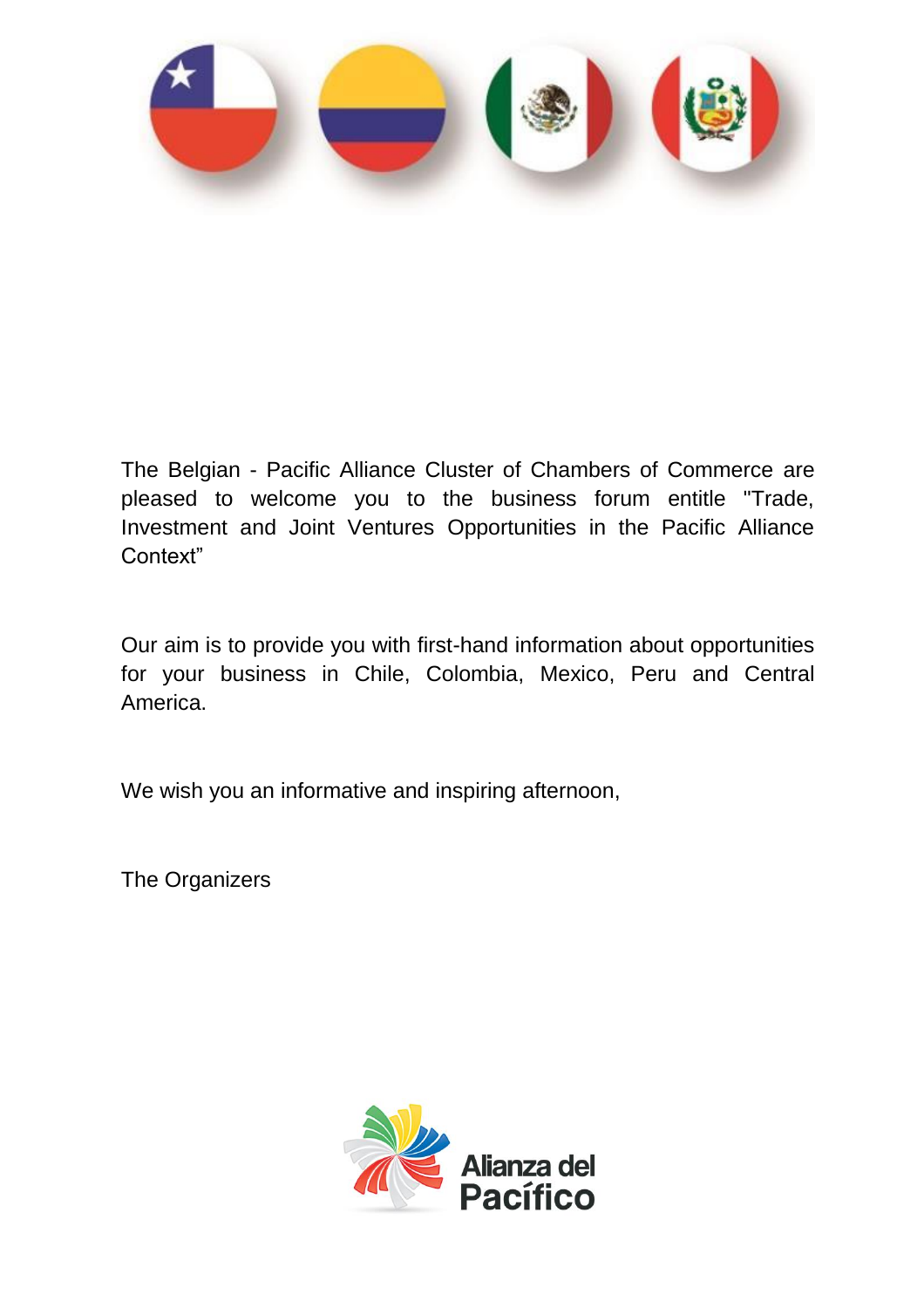

# **AGENDA**

#### **14h30-15h00: Registration and welcome**

#### Announcer: Carola Van Raemdonck, Belgo-Peru Chamber

#### **15h00-15h35: Introduction**

#### Moderator: Carlos Cabrejos, President of the Belgo-Peru Chamber

- By Mr. David A. Vergara, Minister-Counselor to the Embassy of Peru, for the former Presidency of the Pacific Alliance and by Mr. Juan Fierro, Minister-Counselor to the Embassy of Chile in Brussels, for the current Presidency
- By the Director Americas & Caribbean, Belgian Federal Public Service Foreign Affairs, Foreign Trade and Development Cooperation, Peter Van De Velde
- By the Director of the Economic and Commercial Office of the Embassy of Peru in Brussels, Luis Olivares Pflücker
- By the Director of the Belgo-Chilean Chamber in the name of the Cluster of Belgian Chambers "Pacific Alliance" in Brussels, Geneviève François

#### **15h35-17h15: Interactive panel: The Pacific Alliance: past, present and future**

Moderator: Peter Van De Velde, Director Americas & Caribbean, Belgian Federal Public Service Foreign Affairs

- Introduction: Definition of the Pacific Alliance. Facts and Figures, presentation by Christian Ghymers, President of the Belgo-Chilean Chamber
- EU trade relations with Pacific Alliance member countries, by Fabio Fabbi, DG Trade, European Commission
- Regional Legal structures for Belgian Firms in Pacific Alliance countries, Manuel Vergara, CEO de BC & MC International Lawyers, and Director of Belgolux - Chilean-Belgian-Luxemburg Chamber of Commerce, Santiago
- Venture Capital possibilities in Pacific Alliance, Edgardo Gamarra Bellido (Gambell group consulting, Lima, Peru)
- Belgium and the Pacific Alliance, Ewa Bulthez, Area manager Americas, FIT; Laurent Lamberts, Project Manager, Brussels Invest & Export; Francis Kania, Director for Americas, AWEX, presentations of respective instruments and activities calendars.

Questions and answers